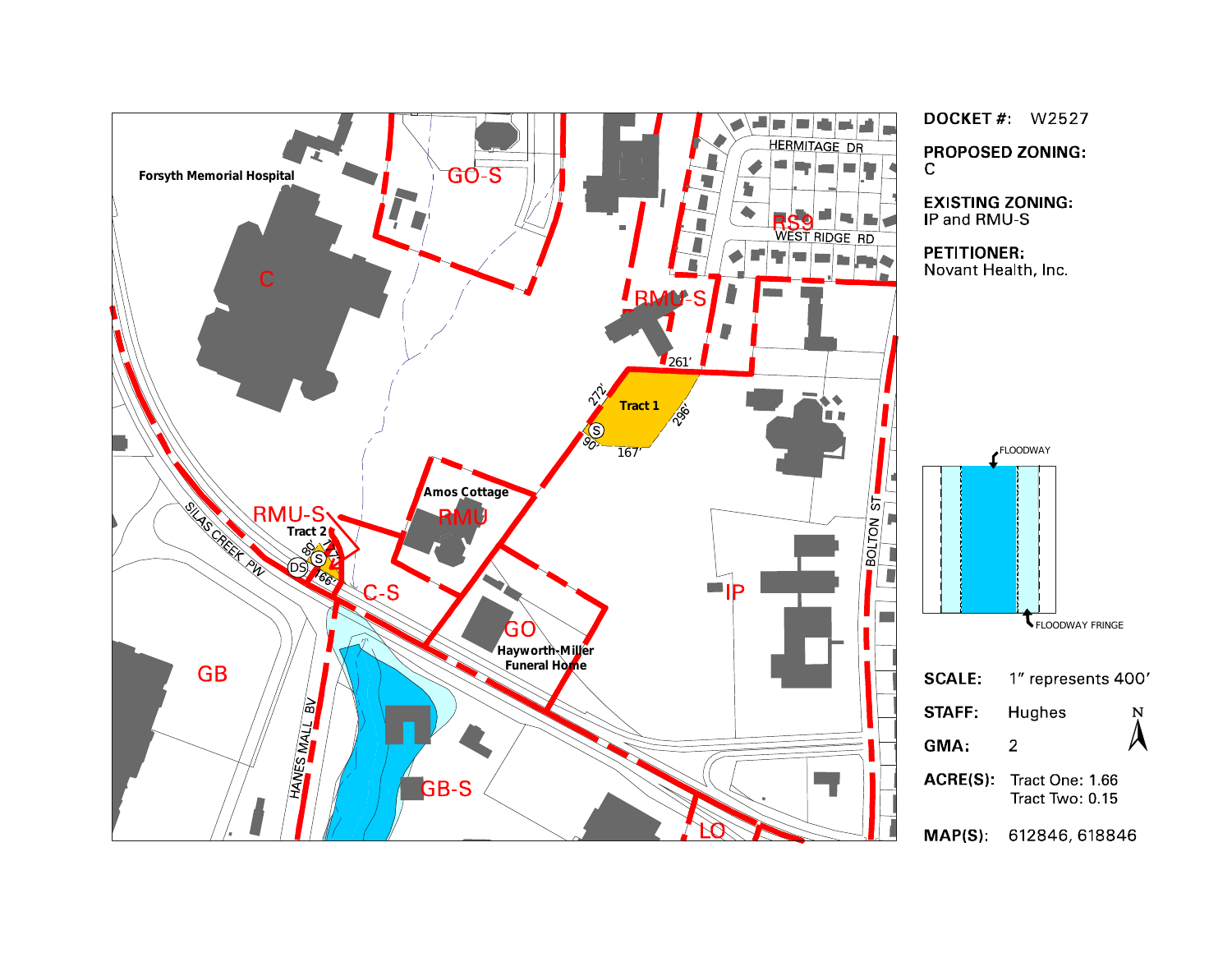January 23, 2002

Novant Health, Inc. c/o Mary Z. Benton 3333 Silas Creek Parkway Winston-Salem, NC 27105

RE: ZONING DOCKET W-2527

Dear Ms. Benton:

The attached report of the Planning Board to the Board of Aldermen is sent to you at the request of the Aldermen. You will be notified by the City Secretary's Office of the date on which the Aldermen will hear this petition.

Sincerely,

A. Paul Norby, AICP Director of Planning

pc: City Secretary's Office, P.O. Box 2511, Winston-Salem, NC 27102 Winston-Salem Forsyth County Board of Education, Donald L. Martin, Jr., Superintendent, 1605 Miller Street, Winston-Salem, NC 27103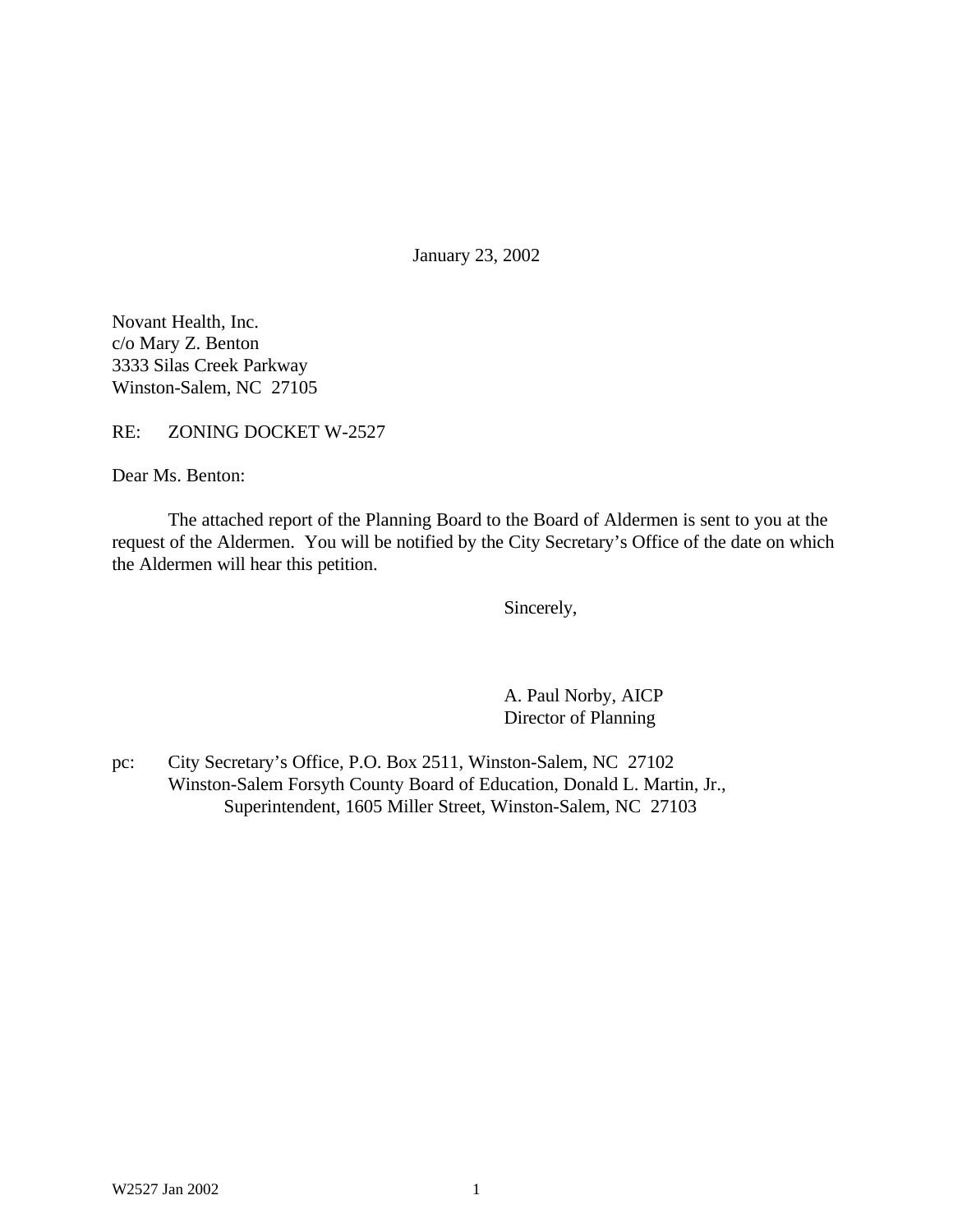# **ACTION REQUEST FORM**

**DATE**: January 23, 2002 **TO**: The Honorable Mayor and Board of Aldermen **FROM**: A. Paul Norby, AICP, Director of Planning

# **BOARD ACTION REQUEST**:

Request for Public Hearing on Zoning Petition of Novant Health, Inc. and Winston-Salem Forsyth County Board of Education

# **SUMMARY OF INFORMATION**:

Zoning map amendment of Novant Health, Inc. and Winston-Salem Forsyth County Board of Education for two separate tracts of land as follows:

Tract One: from IP to C; property is located off the north side of Silas Creek Parkway across from Hanes Mall Boulevard and west of Bolton Street (Zoning Docket W-2527).

Tract Two: from RMU-S (Medical and Surgical Offices; Child Day Care Center; Services, Business A; Services, Business B; Services, Personal; Building Contractors, General; Building Contractors, Heavy; Offices, Miscellaneous; Professional Office; Banking and Financial Services; Parking, Commercial; Parking, Off-Site; Nursing Care Institution; and Residential Building, Multifamily) to C; property is located on the north side of Silas Creek Parkway across from Hanes Mall Boulevard (Zoning Docket W-2527).

# **PLANNING BOARD ACTION**:

| <b>MOTION ON PETITION: APPROVAL</b> |                     |
|-------------------------------------|---------------------|
| FOR:                                | <i>UNANIMOUS</i>    |
| <b>AGAINST:</b>                     | <b>NONE</b>         |
| <b>SITE PLAN ACTION:</b>            | <b>NOT REQUIRED</b> |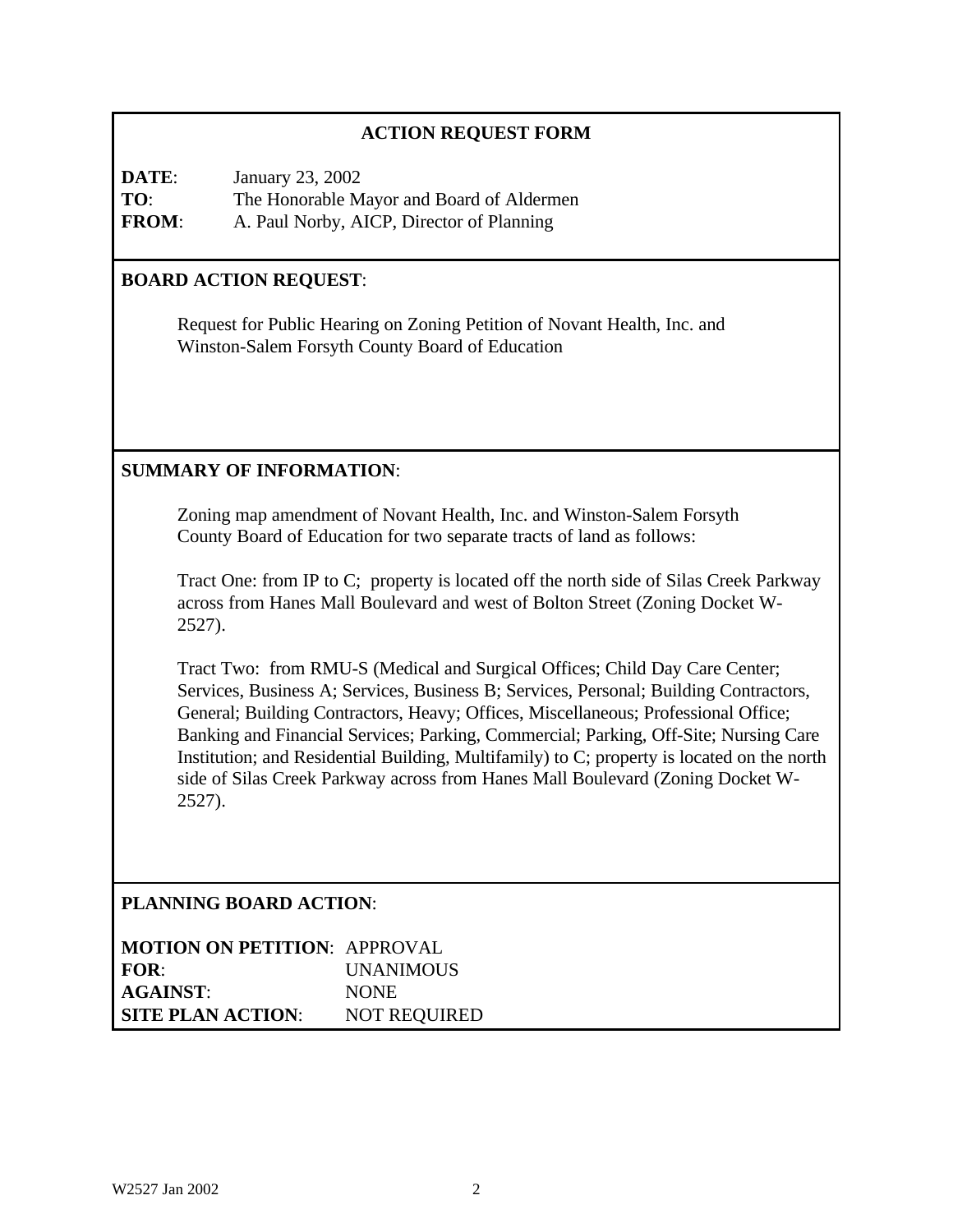### CITY ORDINANCE - GENERAL USE

Zoning Petition of Novant Health, Inc. and Winston-Salem Forsyth County Board of Education, Docket W-2527

AN ORDINANCE AMENDING THE WINSTON-SALEM CITY ZONING ORDINANCE AND THE OFFICIAL ZONING MAP OF THE CITY OF WINSTON-SALEM, N.C.

\_\_\_\_\_\_\_\_\_\_\_\_\_\_\_\_\_\_\_\_\_\_\_\_\_\_\_\_\_\_\_\_\_\_\_\_\_\_\_

BE IT ORDAINED by the Board of Aldermen of the City of Winston-Salem as follows:

Section 1. The Winston-Salem City Zoning Ordinance and the Official Zoning Map of the

City of Winston-Salem, N.C. are hereby amended by changing from IP and RMU-S (Medical and

Surgical Offices; Child Day Care Center; Services, Business A; Services, Business B; Services,

Personal; Building Contractors, General; Building Contractors, Heavy; Offices, Miscellaneous;

Professional Office; Banking and Financial Services; Parking, Commercial; Parking, Off-Site;

Nursing Care Institution; and Residential Building, Multifamily) to C the zoning classification of

the following described property:

### TRACT ONE

Beginning at a monument, said monument being the northeast corner of Lot 204D, Tax Block 3806 and also being a corner of lot 501C, Tax Block 3806; thence with the northern line of Lot 204D, Tax Block 3806 south  $87^{\circ}$  24' 11" east 261.03 feet to a monument, the southwest corner of Lot 104, Tax Block 3806; thence on new lines the four (4) following courses and distances south 29 $^{\circ}$  25' 22" west 93.28 feet to an iron placed; thence south 36 $^{\circ}$  40' 15" west 232.35 feet to an iron placed; thence north  $87^{\circ}$  24' 11" west 166.57 feet to an iron placed and north 53 $^{\circ}$  19' 45" west 90.03 feet to an iron placed in the western line of Lot 204D, Tax Block 3806; thence with the western line of Lot 204D north  $36^{\circ}$  40' 15" east 271.94 feet to the place of beginning and containing 1.666 acres more or less. The above described property being a 1.666 acre tract carved from Lot 204D, Tax Block 3806 and as shown on an unrecorded plat prepared by Brady Surveying Co., P.A., revised December 4, 2001 - Drawing no. 0178 Division. There is a 25' strip of land reserved and set aside to be used and dedicated as the southern one-half of a 50' street running with the northern line of the above described property.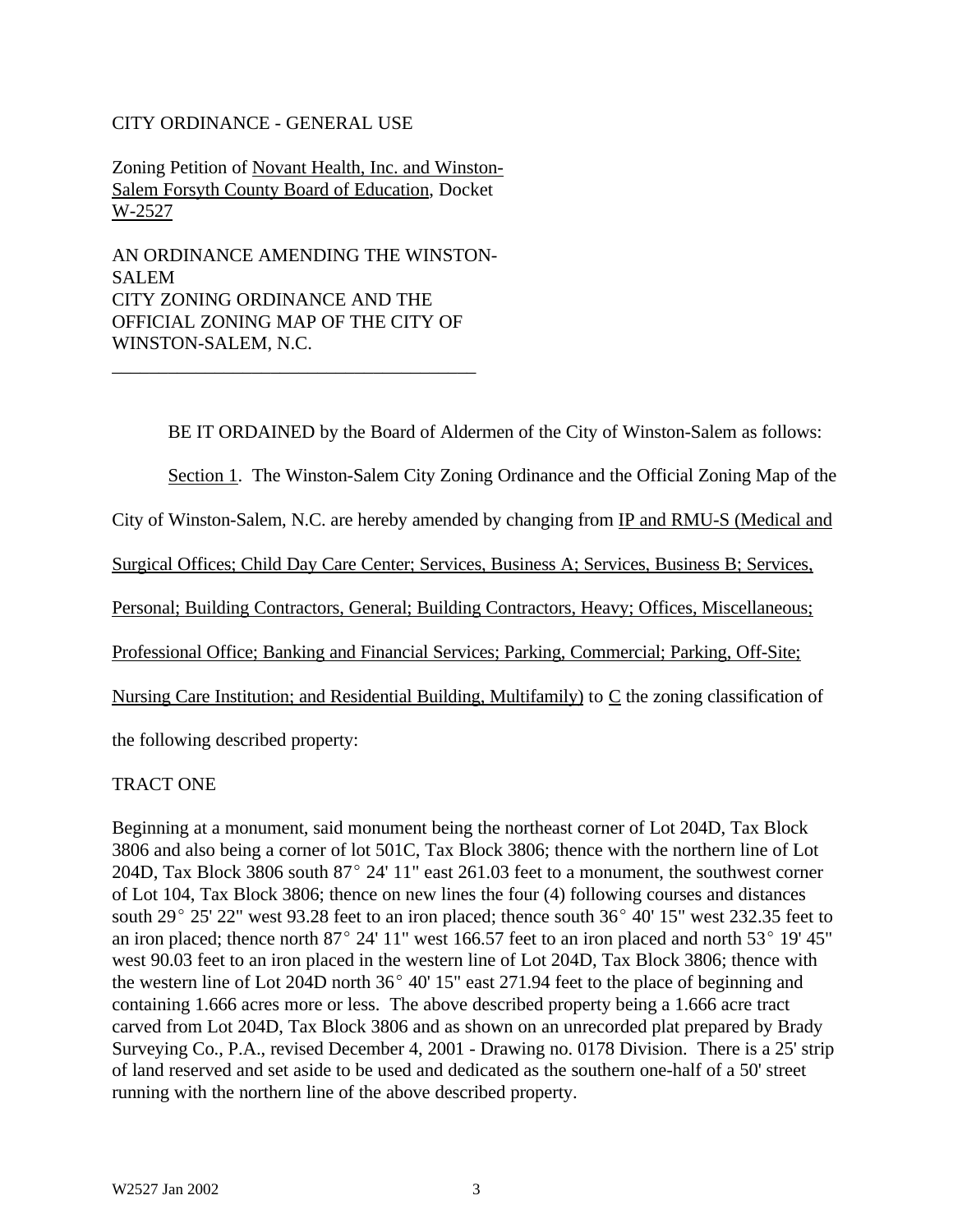### TRACT TWO

Commencing at a point in the northern right-of-way of Silas Creek Parkway said point being the southwest corner of Lot 201B and the southeast corner of Lot 501C, Tax Block 3806 and thence with the northern right-of-way of Silas Creek Parkway the two (2) following courses and distances north  $61^{\circ}$  34' 41" west 229.39 feet to a point and north  $60^{\circ}$  21' 16" west 127.88 feet to the place of beginning thence continuing with said right-of-way north  $60^{\circ}$  21' 16" west 166.34 feet to a point; thence on a new line the following three (3) courses and distances: north  $35^{\circ}$  51' 44" east 79.95 feet to a point; thence on a curve to the right a chord bearing and distance of south  $33^{\circ}$  17' 34" east 149.07 feet to the point; thence on a curve to the left a chord bearing and distance of south  $35^{\circ}$  17' 44" east 27.52 feet to the place of beginning and containing 6,538 square feet / 0.150 acre (to Long Chords). The above described property being a portion of Lot 501C Tax Block 3806 and as shown on the zoning maps on file at the Winston-Salem/Forsyth County Planning Department, Forsyth County, North Carolina as zoned RMU-S.

Section 2. This ordinance shall become effective upon adoption.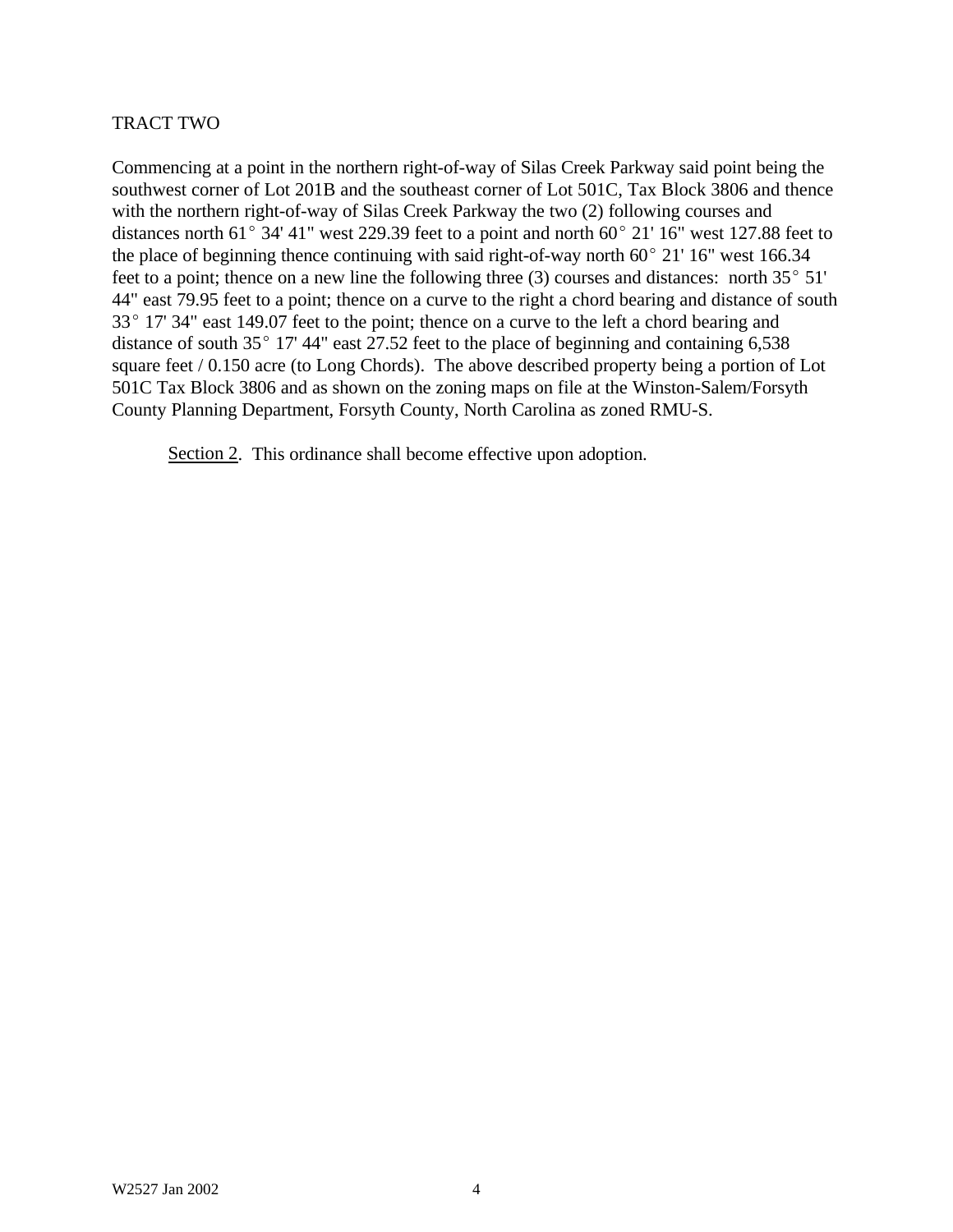### **ZONING STAFF REPORT**

# **DOCKET #** W-2527 **STAFF:** Suzy Hughes

Petitioner(s): Novant Health, Inc.

Ownership: Novant Health, Inc. and Winston-Salem Forsyth County Board of Education

### **REQUEST**

From: Tract 1: IP Institutional Public District Tract 2: RMU-S Residential Multifamily District; unlimited density (Medical and Surgical Offices; Child Day Care Center; Services, Business A; Services, Business B; Services, Personal; Building Contractors, General; Building Contractors, Heavy; Offices, Miscellaneous; Professional Office; Banking and Financial Services; Parking, Commercial; Parking, Off-Site; Nursing Care Institution; and Residential Building, Multifamily)

| To: | Tract 1: C Campus District |  |
|-----|----------------------------|--|
|     | Tract 2: C Campus District |  |

Both general and special use district zoning were discussed with the applicant(s) who decided to pursue the zoning as requested.

NOTE: This is a general use zoning petition; therefore, ALL uses permitted in the above requested district should be considered.

| Acreage: | Tract 1: $1.66$ acres |
|----------|-----------------------|
|          | Tract 2: $0.15$ acre  |
|          | Total: 1.81 acres     |

# **LOCATION**

Street: North side of Silas Creek Parkway across from Hanes Mall Boulevard. Jurisdiction: City of Winston-Salem. Ward: Southeast.

### **PROPERTY SITE/IMMEDIATE AREA**

Existing Structures on Site: There are no structures on the site, there are only parking areas. Adjacent Uses:

| North - | Daycare Center in association with hospital, zoned RMU-S. |
|---------|-----------------------------------------------------------|
| East -  | Educational uses, zoned IP.                               |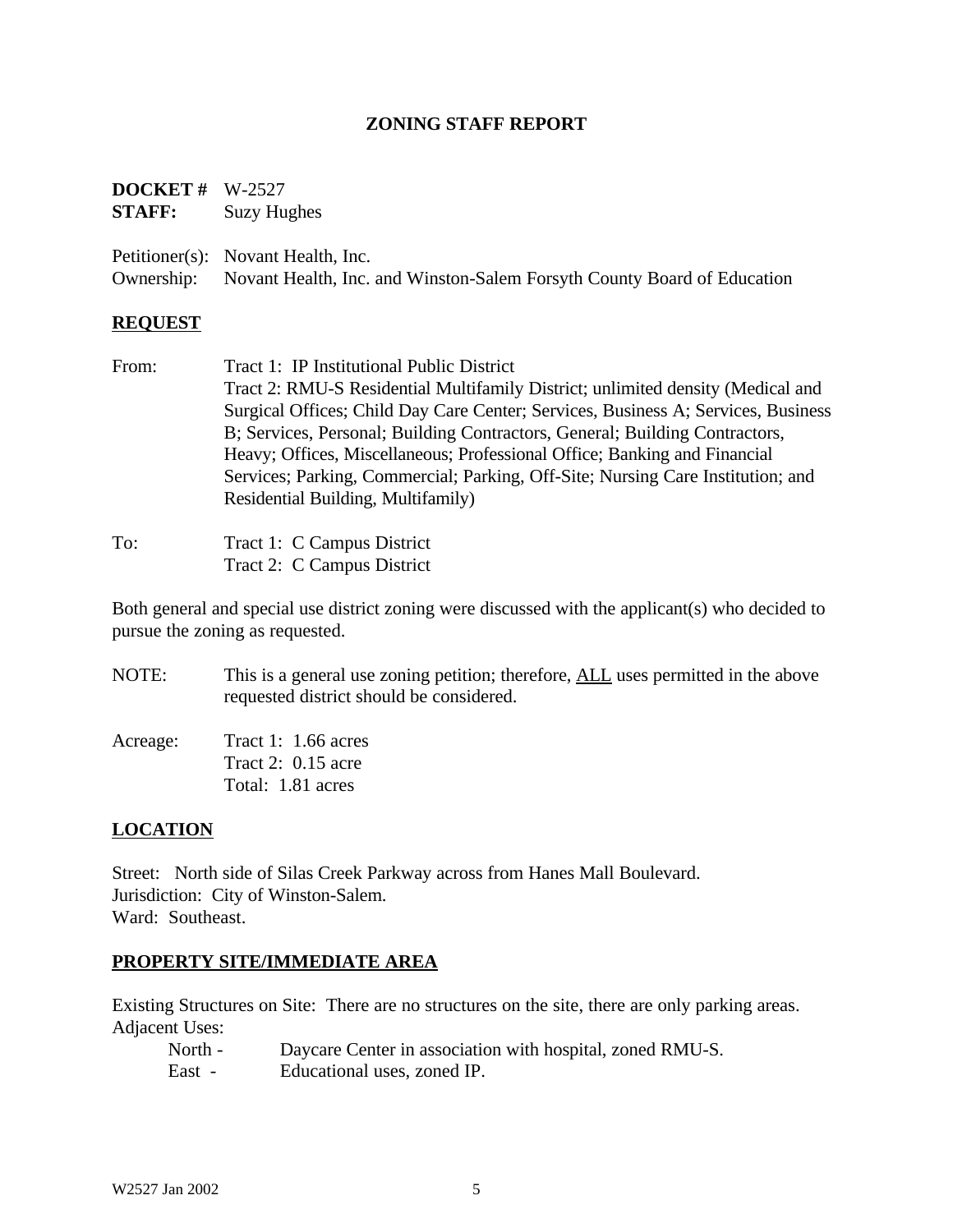| South -       | Hayworth-Miller Funeral Home zoned GO; Shopping Center zoned GB-S.                                                                                                                                                                                                                                                                 |
|---------------|------------------------------------------------------------------------------------------------------------------------------------------------------------------------------------------------------------------------------------------------------------------------------------------------------------------------------------|
| 11 <i>7</i> / | $\mathbf{H}$ $\mathbf{H}$ $\mathbf{H}$ $\mathbf{H}$ $\mathbf{H}$ $\mathbf{H}$ $\mathbf{H}$ $\mathbf{H}$ $\mathbf{H}$ $\mathbf{H}$ $\mathbf{H}$ $\mathbf{H}$ $\mathbf{H}$ $\mathbf{H}$ $\mathbf{H}$ $\mathbf{H}$ $\mathbf{H}$ $\mathbf{H}$ $\mathbf{H}$ $\mathbf{H}$ $\mathbf{H}$ $\mathbf{H}$ $\mathbf{H}$ $\mathbf{H}$ $\mathbf{$ |

West - Hospital associated uses, zoned C.

### **GENERAL AREA**

Character/Maintenance: Well-maintained institutional uses. Development Pace: Moderate.

## **PHYSICAL FEATURES/ENVIRONMENTAL REVIEW**

Impact on Existing Features: Most of property is developed for the hospital and its associated uses, utilizing both buildings and parking.

Topography: Flat.

Streams: None (close to tributary for Burke Creek).

Vegetation/habitat: Property is developed, remaining vegetation is in the form of landscaped plantings.

Watershed: This site is not within the boundaries of a watershed.

### **TRANSPORTATION**

Direct Access to Site: Silas Creek Parkway; Hanes Mall Boulevard.

- Street Classification: Silas Creek Parkway major thoroughfare; Hanes Mall Boulevard major thoroughfare.
- Average Daily Traffic Count/Estimated Capacity at Level of Service D (Vehicles per Day): N/A
- Transit: Routes 18, 20, 43 along Hanes Mall Boulevard to Forsyth Memorial Hospital, south of site.
- Bike: Route 3 Bolton Park Connector and Route 4 Ardmore Loop, along Bolton Street, north of site.

# **HISTORY**

Relevant Zoning Cases:

- 1. W-2495; RMU-S Residential Multifamily District; unlimited density (Nursing Home; and Dwellings, Multifamily) to C; approved September 4, 2001; 15.12 acres; Planning Board and staff recommended approval.
- 2. W-2434; C and RMU-S to C-S; approved December 4, 2000; Northeast corner of Silas Creek Parkway and Hanes Mall Boulevard at the entrance to Forsyth Hospital; 3.1 acres; Planning Board and staff recommended approval.
- 3. W-1531; R-1-S (Multiple Uses TWO PHASE) to R-1-S (Multiple Uses TWO PHASE); approved July 5, 1988; between Hawthorne Road and Silas Creek Parkway; 11.41 acres; Planning Board and staff recommended approval.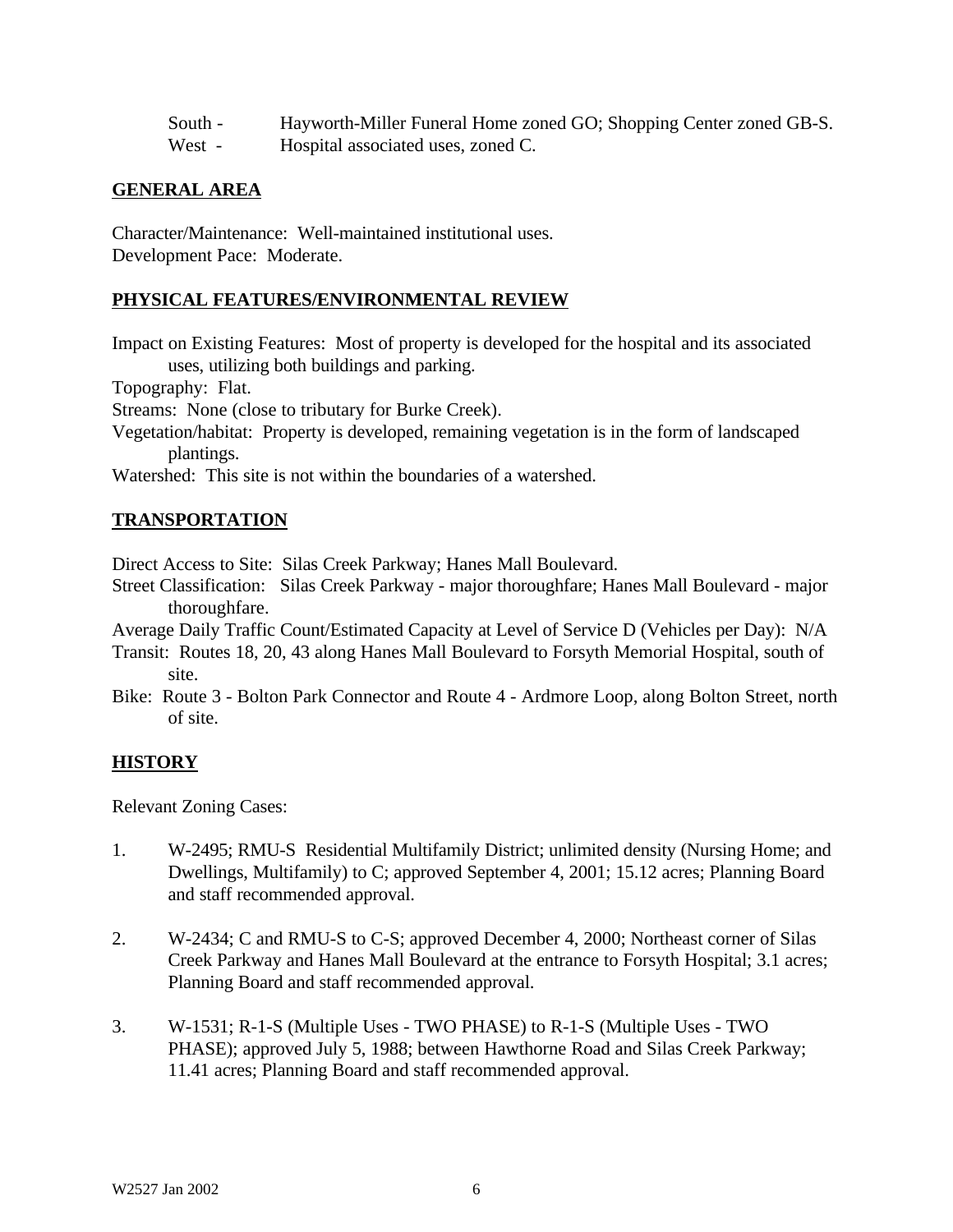- 4. W-1433; R-4 to R-1; approved April 6, 1987; southeast corner of Silas Creek Parkway and Hawthorne Road; 38.49 acres; Planning Board and staff recommended approval.
- 5. W-1432; R-4 and R-1-S (Nursing Home TWO PHASE) to R-1-S (Nursing Home; and Dwellings: Multi-Family - TWO PHASE); approved April 6, 1987; 6.4 acres; Planning Board and staff recommended approval.

## **CONFORMITY TO PLANS**

GMP Area (*Legacy*): Suburban Neighborhoods.

Relevant Comprehensive Plan Recommendation(s): Allow expansion of existing hospitals and other major health care institutions in a manner that protects surrounding neighborhoods; encourage quality infill development, greater residential densities where appropriate, and neighborhood retail and community services.

Area Plan/Development Guide: *Ardmore Area Plan* (Adopted in 1985).

Relevant Development Guide Recommendation(s): Recommended that this area be institutional as Forsyth Hospital expands.

# **ANALYSIS**

Novant Health, Inc. and the Winston-Salem Forsyth County Board of Education have submitted this rezoning request for two tracts of land from RMU-S and IP to C. Some of the uses Novant Health would like are not allowed in the RMU district but are allowed in the C district. C zoning would make these tracts consistent with the rest of the property owned by Novant Health, Inc.

As this is a general use petition, staff must evaluate all possible uses for this site. The property has been utilized in a medical capacity for many years and is recommended to continue to do so in the *Ardmore Area Plan*.

[NOTE: Due to a combination of not having complete information as well as an inability to access Tract 1 for a site visit during "sign check", staff mistakenly believed Tract 1 was unutilized by the Winston-Salem/Forsyth County School System. Staff review was conducted with this understanding. January 23, 2002]

Campus zoning would support expansion of the medical facility. There is a mixture of zoning classifications and uses in the area. The area plan originally also called for an extension of Bethesda Road to Silas Creek Parkway as well as a connection from the site to the Forsyth Technical Community College Campus to the east. The Bethesda Connector was taken off the Thoroughfare Plan by the Board of Transportation on October 8, 1993.

Rezoning the two tracts to C would not negatively impact the surrounding area. There is a large number of medical offices in the area, as well as other uses consistent with this request. The *Ardmore Area Plan* calls for the expansion of the medical facility on this site with adequate screening and setbacks from adjacent residential. Staff recommends approval.